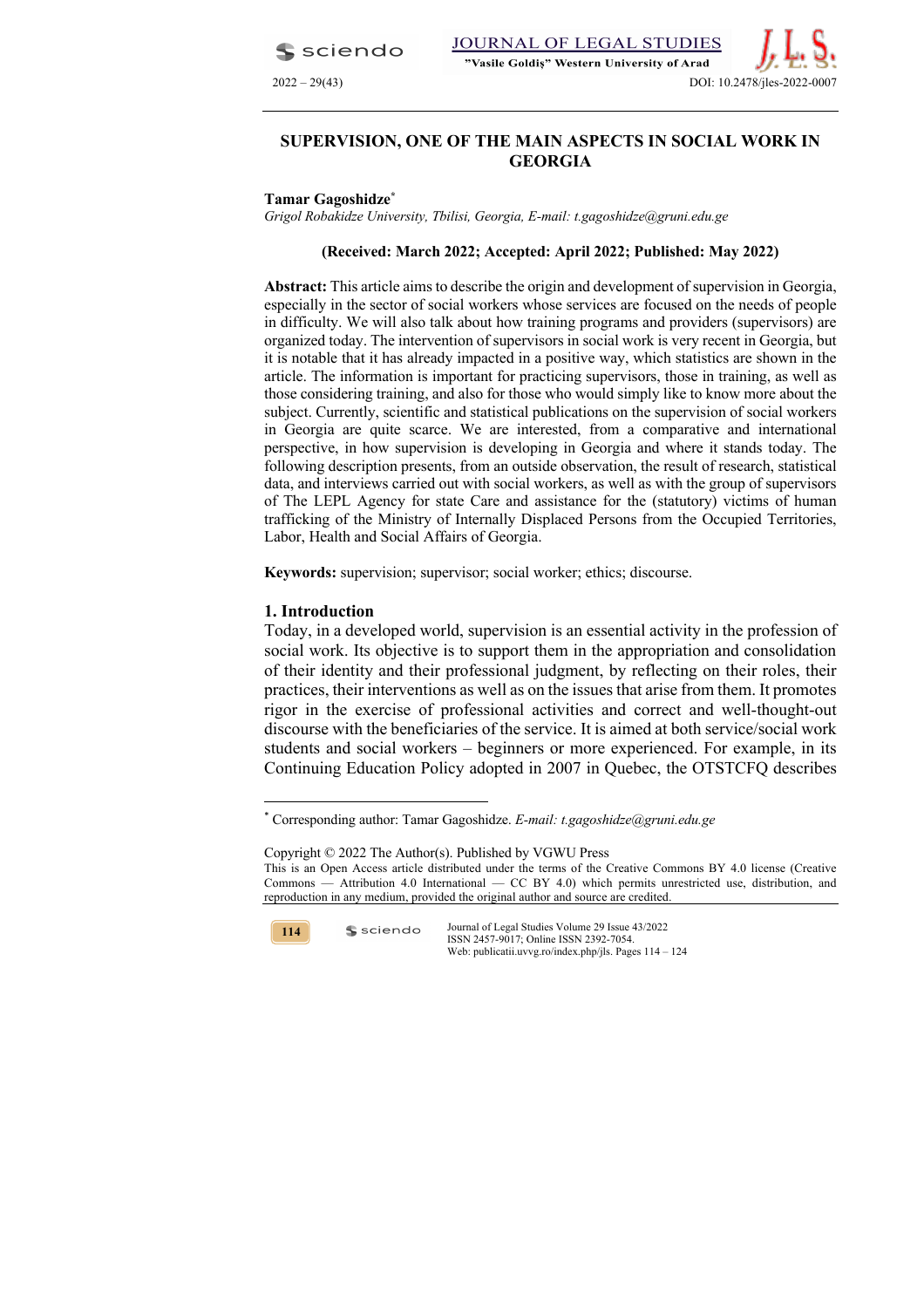$s$  sciendo

"Vasile Goldis" Western University of Arad



#### **Gagoshidze, T., (2022)**

*Supervision, One of the Main Aspects in Social Work in Georgia*

the supervision process as "being an activity of participation for the supervisees and achievement for the supervisors". The Order thus officially recognizes that supervision is a central continuing education activity in the professional development of social workers. Several benefits are associated with this activity for both social workers and employers. First, supervision provides a stimulating and conducive environment for learning and improving professional practice.

It also aims to improve the quality of services, thus joining the protection of the public and customer satisfaction. Finally, it encourages staff retention, which increases employee satisfaction. The objective of this approach is to promote the rigor and quality of professional supervision while serving as an aide-memoire for social workers in preparing for and carrying it out. Finally, it looks at what supervision should be, taking into consideration the different conditions of the practice of the profession. The supervision of social workers also aims at improving their relations with the beneficiaries of the service by using the techniques of the Code of Ethics of Social Workers which manifests itself not only in the work in the office or in the field but also in discourses addressed to people in difficulty.

# **2. Main part**

# **2.1 Origin of social work**

It should nevertheless be noted that the phenomenon of social work saw its first day in the United Kingdom, where the social intervention of collective interest has been an integral part of the history of social work from its origins. In England at the end of the 19th century, the first experiences of community-type social work appeared in suburbs whose inhabitants suffered from poverty and deep misery. For the reason given in 1884, a vicar S. Barnett created the first Settlement Houses in London. "Settlement houses" work with and for the inhabitants, in search of improving their standard of living. It is also remarkable that employees help their beneficiaries during their social struggles in different state institutions.

In France, the creation of the first social residence/house dates back to 1896. Inspired by the Anglo-Saxon "Settlement House" model, which the Marquis de Beauregard had reported in his book (published in 1896), social residences became the first form of social work.

Designating themselves as social workers, established in working-class neighborhoods, women representing establishments, carry out much popular education and social education activities by talking with people or giving wellprepared discourses. This ancestor of collective social work remained very marginal and existed until 1909.

In the United States The first "Settlement House" was founded in 1896. At the end of the 19th century, social workers in the USA created "Community Councils" which

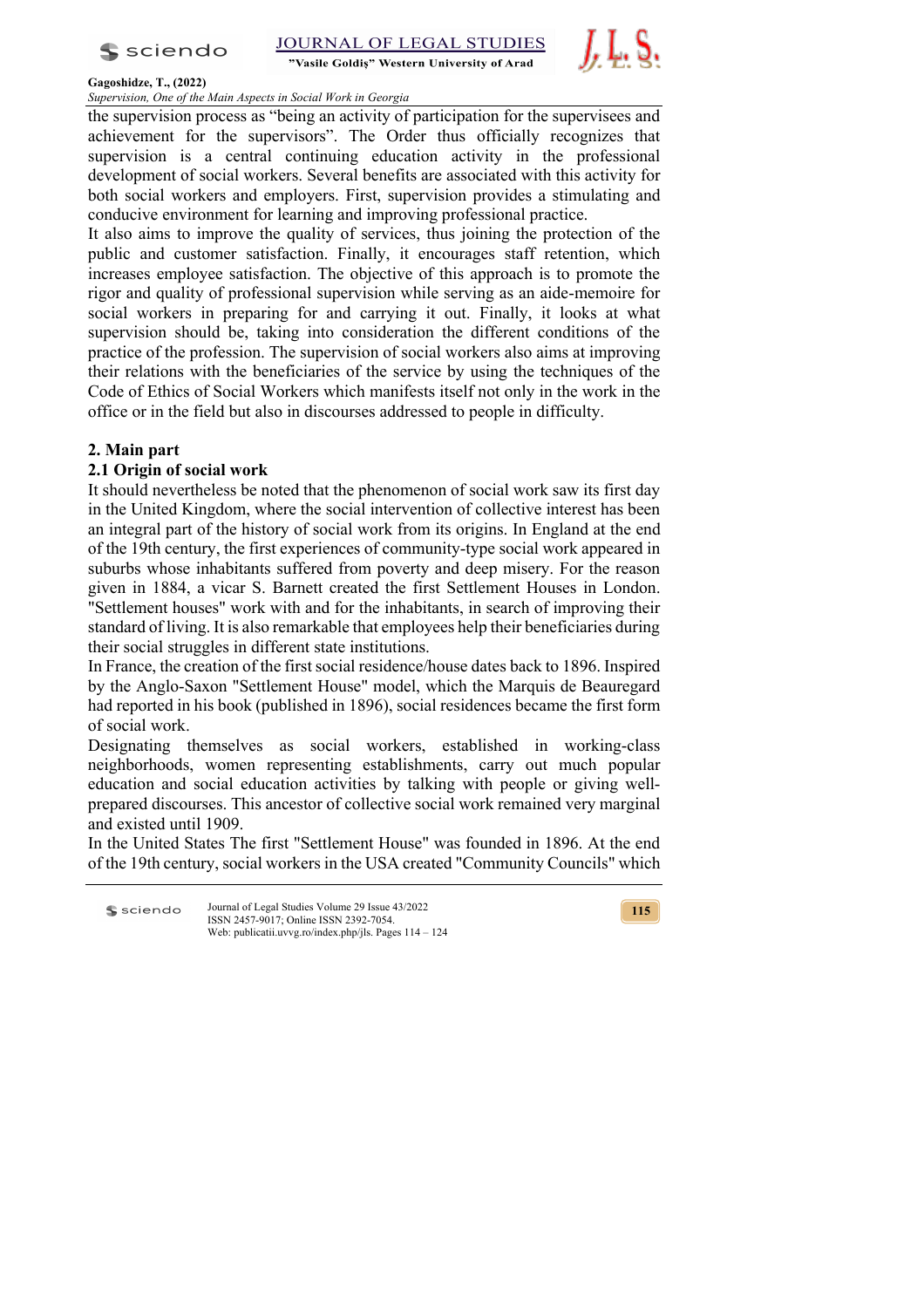



#### **Gagoshidze, T., (2022)**

*Supervision, One of the Main Aspects in Social Work in Georgia* supported all neighborhoods in initiatives to respect their rights. The first workers speak the words and make collections. The most fragile population of the country begins to have real benefits in 1920. The works of the Chicago school, Howard Becker, Saul Alinsky, and Erving Goffman in particular, have strongly influenced the practice of social intervention not only in the United States but also in Europe including France. Social work is defined as community work. Saul Alinsky wrote a social facilitator's manual that marked the social development of neighborhoods in France. Goffman's asylums is part of antipsychiatry and the criticism of institutions of confinement. In these institutions, an underground interaction is built between internees and execution staff, which allows internees to negotiate a space of relative autonomy (freedom) with the minor staff.

France, Belgium and the Netherlands are often considered as models of transition, with a continental tendency for the first two (and a Mediterranean nuance in France), and a more liberal tendency in the Netherlands. The influence of England was felt in France from the very beginning of social work as a profession under the impulse of Protestants and philanthropy.

Europe, through the European social fund and European law, is an important factor for harmonization in Europe. France has a centralizing tradition, with significant state intervention organizing all social action and social work, even after decentralization. Social work is a public service intervention, even when this service is provided by an association, this association has most of the time a delegation of public service by agreement, authorization, approval...

In Germany, a federal country, a large part of social work is the responsibility of the Länder.

### **2.2 Emergence of the social worker supervision model**

After the Second World War, Marguerite Pohek (1904-1990) was the person who helped Western Europe countries with the reconstruction of social work. On the occasion of the United Nations Relief and Rehabilitation Administration (UNRRA) program, it set up a European exchange program for social workers which enabled 60 social workers and teaching staff, representatives from 13 European countries, to participate in international seminars (in English) on social work.

As a result, Marguerite Pohek had a decisive influence on the development of "case work" and its learning. She also organized seminars ("Seminar on Teaching and Supervision of Social Casework in Europe") in Vienna (Austria 1950), Woudschoten (Netherlands 1951), Keuruu (Finland 1952), Dobbiaco (Italy 1953), and Leicester (Great Britain 1954).

For Europe and each of the European countries, it determined the methods of adapting the method and favored wide dissemination of the "Casework approach" before proceeding to the systematic study of the techniques and methods of "

**116**

 $s$  sciendo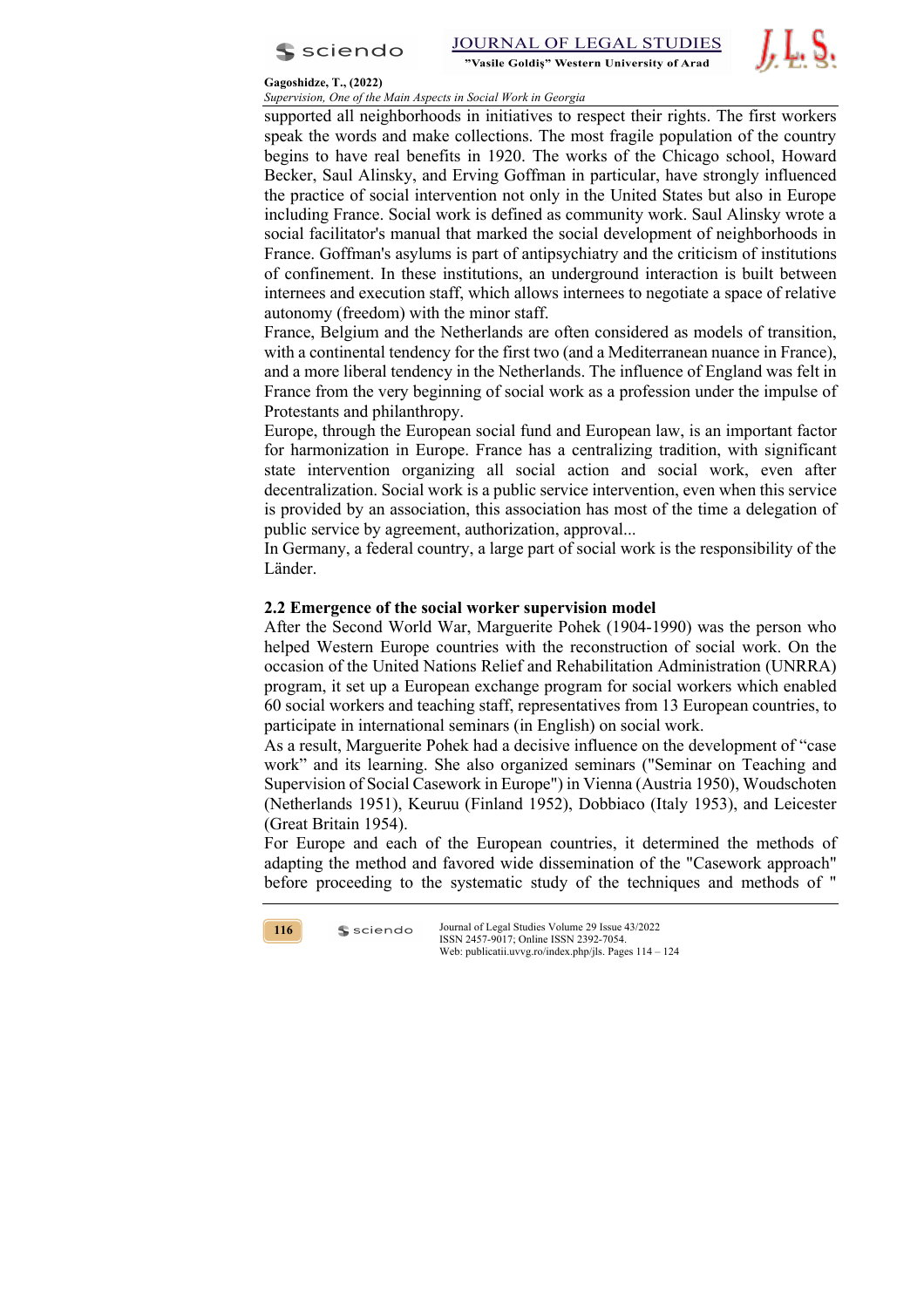

"Vasile Goldis" Western University of Arad



#### **Gagoshidze, T., (2022)**

*Supervision, One of the Main Aspects in Social Work in Georgia*

supervision", with small groups of social workers who were to spread out. 6 For this mission, she used as trainers and "supervisors" her network of friends from the United States and Canada, for example, Mrs. Amy Gordon Hamilton (1892- 1967), Florence Hollis (1907-1987), Rosemary Reynolds (1906-1980), Katherine A. Kendall (1910-2010), Cora Kasius (1897-1984) and in Great Britain: Eileen Younghusband (1902-1981).

Over time, Social work has become a professional and academic discipline committed to the pursuit of social welfare, social change and social justice. Fieldwork towards research and practice to improve the quality of life and the development of the potential of each individual, group and community of a society. Social workers practice interventions through research, policy, community organizing, direct practice and teaching, and discourses. Research often focuses on areas such as human development, social policy, public administration, program evaluation, and international and community development. Social work, an interdisciplinary field, includes theories of economics, education, sociology, medicine, philosophy, politics, psychology, and as well as anti-oppressive and antiracist discourse.

It has become clear that the social worker must comply with a set of missions defined by the institution which employs him, either with the aim of helping the person in the acts of daily life or with the aim of facilitating the integration of the accompanied person, respecting their rights, such as the free development of their personality and the free choice of their profession guaranteed by the Universal Declaration of Human Rights (art. 22 and art. 23).

Therefore, it became clear, that the social worker without a team or supervisor faces several difficulties, and the branch of supervision of social workers begins to spread.

## **2.3 Beginning of social work in Georgia**

The Georgian Association of Social Workers, as a non-governmental non-profit legal entity, was established in Tbilisi in 2004. The association is the first initiative in Georgia that advocates the importance of the role of social workers and social assistance recipients. Today, the association has over 350 members in Georgia. The main task of the Association has been to protect the social rights of the society in Georgia and to promote the development of professions and practices of social work. The main axes of the association is to:

- Advocate for social policies based on the principles of good governance and promote the development of the relevant legal framework.
- Promote the development of social services.
- Development of the educational base of social work (formal and informal).

Journal of Legal Studies Volume 29 Issue 43/2022 **S** sciendo ISSN 2457-9017; Online ISSN 2392-7054. Web: publicatii.uvvg.ro/index.php/jls. Pages 114 – 124

**117**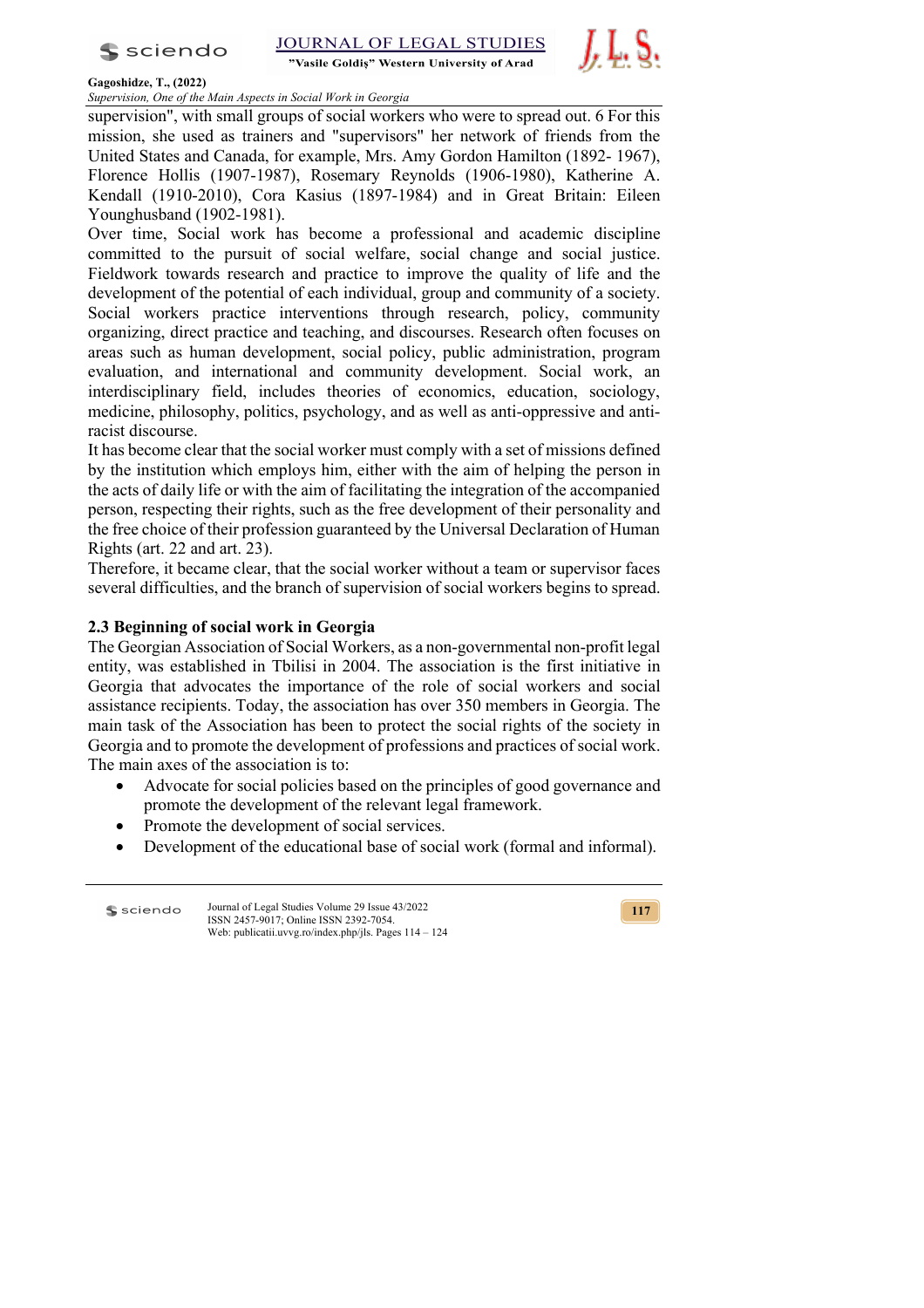

JOURNAL OF LEGAL STUDIES "Vasile Goldis" Western University of Arad



### **Gagoshidze, T., (2022)**

*Supervision, One of the Main Aspects in Social Work in Georgia*

• Development and introduction of professional standards for social work; Development of a professional network of social workers.

The Association begins to work with governmental and non-governmental agencies, local governments and universities. It collaborates and partners with international partners to advocate the role of social work in the implementation of social protection mechanisms in areas such as child protection, juvenile justice, social housing, Mental Health, Social Work in school, Ethnic Minorities, People with Disabilities and Others. Its influence extends to management, coordination, education, counseling and research work. It is part of the "Statement in Support of Social Workers in South Caucasus Region". The European Region of the International Federation of Social Workers (IFSW) expresses support for the development of the social work profession in the South Caucasus region and acknowledges the challenges that our colleagues are facing in their day-to-day professional activities. We compliment them on the very real progress that is shared by all social workers to secure a fair society. The main areas of the association can be described in the following framework:

### **Table 1**. The definition of Social Work in Georgia

A humanistic profession as diverse as the population it serves, social work is firmly established globally as a profession that promotes social change, problem-solving in human relationships and the empowerment and liberation of people to enhance well-being. Social workers challenge the abuse of human rights that continues to occur in all parts of the world.

The infrastructure necessary to ensure that social workers have the necessary knowledge, skills and support to perform their duties effectively is less well developed in a country that has a turbulent history of conflict and change and where democratic accountability is a relatively new phenomenon.

Professional regulation is an essential element of our accountability as social workers and IFSW Europe urges all the relevant stakeholders to support professional bodies in their efforts to establish the systems necessary to protect the interests of those who use our services.

Despite 20 years of history in the region, social work has a little tradition as an academic or professional path in most former Soviet countries. The training program for social workers at the university level was established in 2006 in Georgia.

*Source: https://www.ifsw.org/definition-of-social-work/.*

### **2.4 The Basics of Supervision in Georgia**

 $s$  sciendo

In the start-up seminar in Vienna, Cora Kasius presented the basic principles of supervision: "Supervision is a teaching process. The supervisor is a teacher in the field; its job is to create a safe framework in which the student can work;  $(...)$  The supervisor must help the student to recognize his attitude towards himself. (Corgiat 1954, pp. 76). This laid the foundation for supervision in its current form. In this discourse, the student/pupil is synonymous with the social worker whose

**118**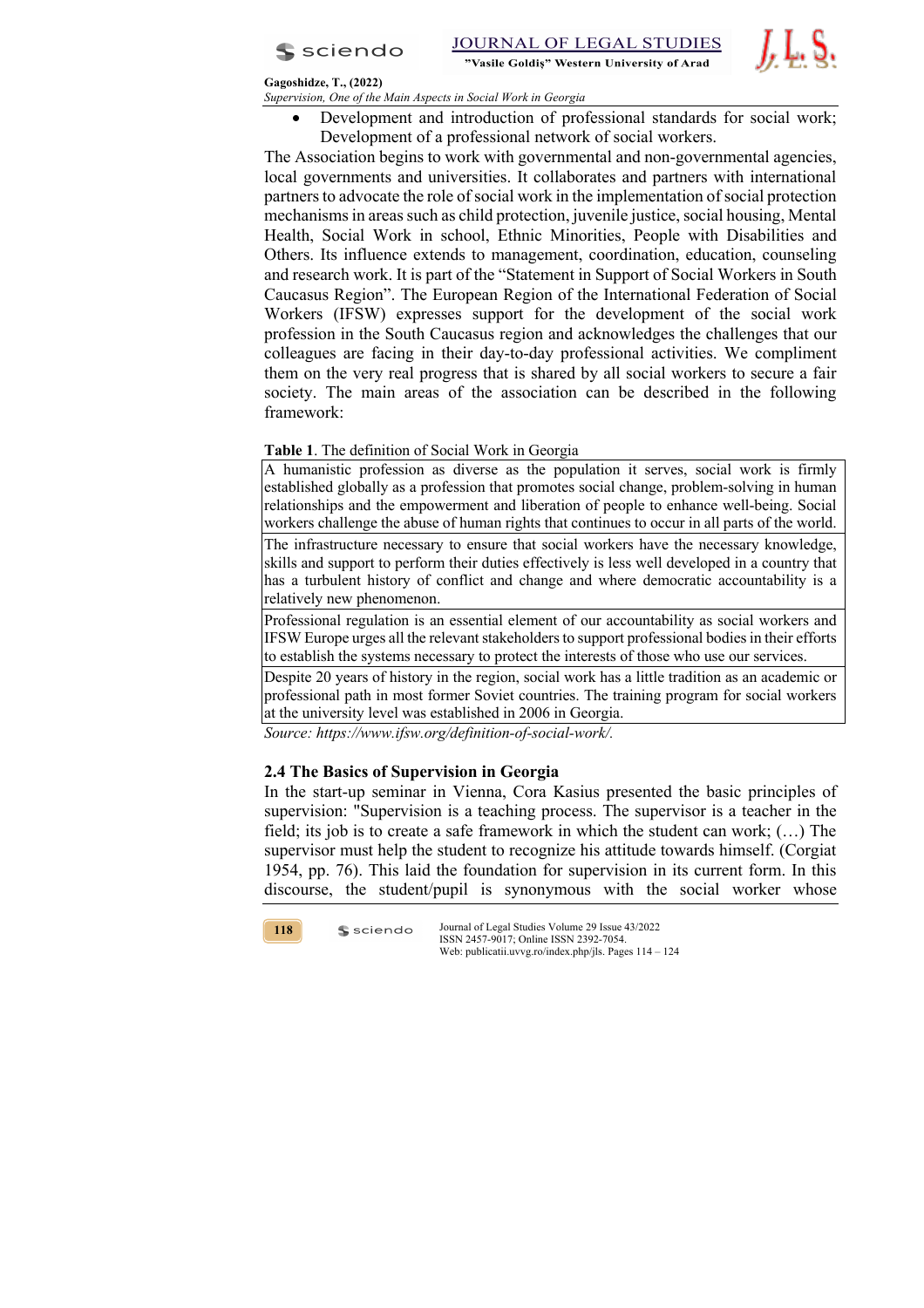

"Vasile Goldis" Western University of Arad



### **Gagoshidze, T., (2022)**

*Supervision, One of the Main Aspects in Social Work in Georgia*

professionalism has become the keyword in the development of the social service structure in Georgia.

If we carefully consider Chapter II of "Law of Georgia on Social Work" taken on June 13, 2018, we will find the following articles there:

**Table 2**. The Important discursive aspects in social work in Georgia

### **Article 5 - Binding nature of the principles of social work**

1. In carrying out social work, a social worker is obliged to take into account the following principles: respect for human rights, social justice, equality, sectoral competence, proportionality, and individualization, the observance of good faith and professional ethics, and systemic social work.

2. The violation of the principles of social work by a social worker shall give rise to liability provided for by the legislation of Georgia.

## **Article 6 - Principle of respect for human rights**

1. Social work shall be based on respect for the dignity and other fundamental rights of every person.

2. Not only shall a social worker refrain from violating human rights but he/she shall also contribute to the exercise of fundamental human rights.

# **Article 7 - Principle of social justice**

1. A social worker shall serve to ensure the achievement of social justice in public relations. 2. A social worker shall contribute to social progress and the elimination of social inequality in society.

## **Article 12 - Principle of observance of good faith and professional ethics**

2. The norms of professional ethics for a social worker shall be based on an obligation to maintain confidentiality, a relationship established under the principle to respect for the dignity of an individual, a recognition of the right of a beneficiary to make a decision and a recognition of his/her self-determination, and recognition the best interest of the beneficiary in carrying out social work.

*Source: Law of Georgia on Social Work https://matsne.gov.ge/en/document/view/4231958?publication=0*

"The Law of Georgia on Social Work" of 2018 represents a rather important legislative document for the development of the country, however above all the content and articles cited have presented social workers with new challenges.

The challenges of Georgian social workers:

In order to do the job well, social sector employees mainly face the following difficulties:

• Insufficient legal training/knowledge.

Journal of Legal Studies Volume 29 Issue 43/2022 **S** sciendo ISSN 2457-9017; Online ISSN 2392-7054. Web: publicatii.uvvg.ro/index.php/jls. Pages 114 – 124

**119**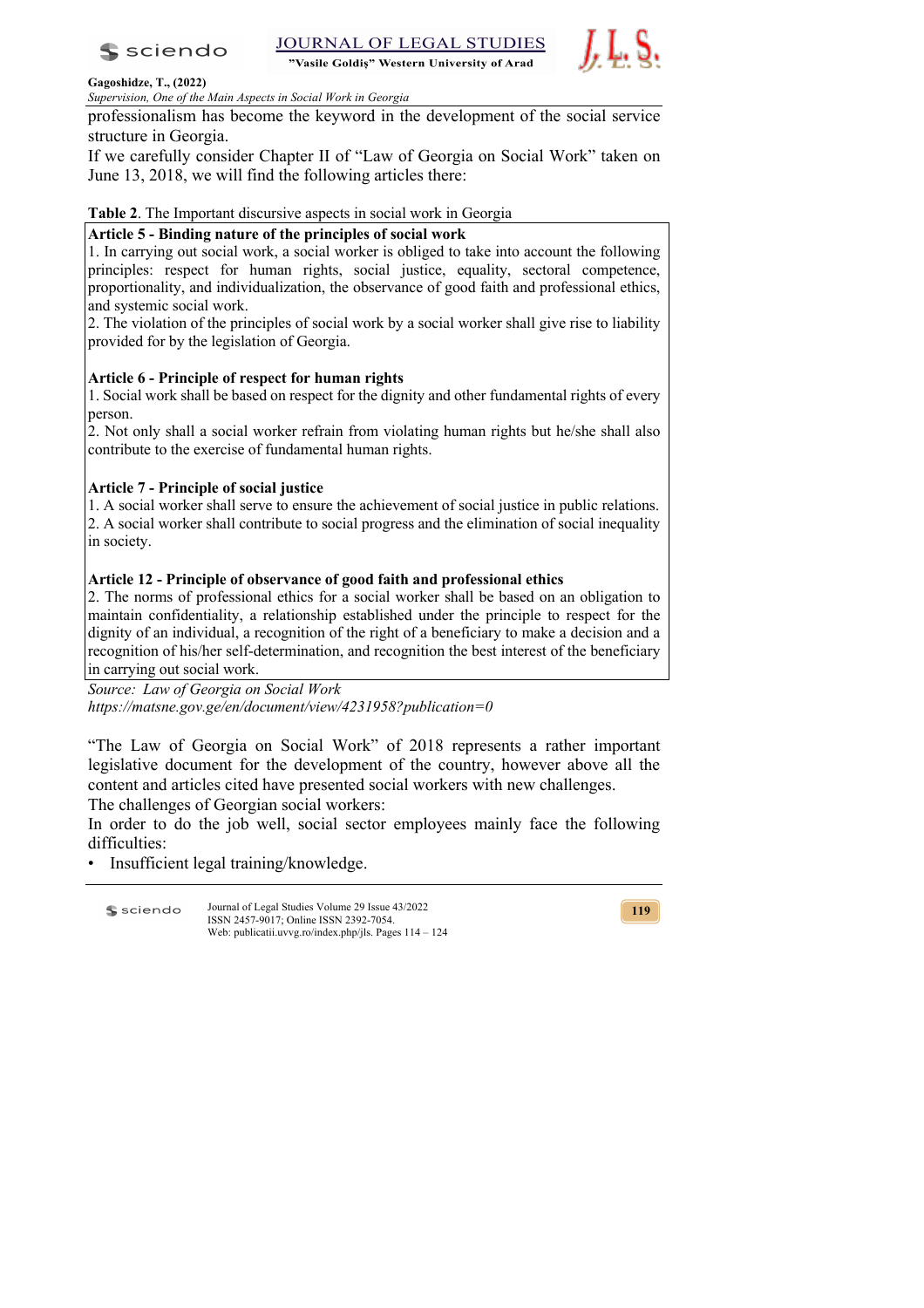

JOURNAL OF LEGAL STUDIES "Vasile Goldis" Western University of Arad

### **Gagoshidze, T., (2022)**

*Supervision, One of the Main Aspects in Social Work in Georgia*

- Ignorance of ethical standards for social workers.
- Problems with relations with the beneficiaries within the framework of correctly constructed dialogues/communications.
- Absence of the practice of working in a team.
- Lack of continuing trainings.

Over time, it became clear that social workers in Georgia needed the help and support of specialists who would be at their side to solve the problems cited.

Introduction of the professional supervision instrument for social workers in Georgia In 2020, The LEPL Agency for State Care and Assistance for the (statutory) Victims of Human Trafficking creates a division specializing in professional supervision for social workers in Georgia.

As part of this research, Head of Professional Supervision and Project Design Division explained the main aspects and points of the work of supervisors in her division.

The training and supervision of social workers is carried out almost every day in individual cases, however, there is a concrete pattern that the division follows.

Every three months the supervisors work on four main areas:

1. Administrative supervision:

- Management of the quantity of work for each employee.
- Define priorities.
- Adapting to teamwork and seeing its role in the common cause.
- Carrying out practical activities in accordance with the legislation.
- Proper case management.
- 2. Educational supervision:
- Deepen professional knowledge and adapt it to practice.
- Learn and use different methods and techniques in practice.

In the examples of completed cases, reflection on the renovation of work strategies.

• Introduce all existing domain services in Georgia for their involvement in daily work.

3. Emotional supervision:

- Identification and prevention of burnout.
- Know the boundaries between professional and personal life.
- Raising motivation.

 $s$  sciendo

- Show the important role of each social worker in the common affair.
- 4. Supervision of the management of the individual case:

It is the most difficult task for all supervisors because they follow the complex cases of social workers on a daily basis.

Every six months the division of supervisors organizes group meetings of social workers which are mainly used for professional exchanges among colleagues.

**120**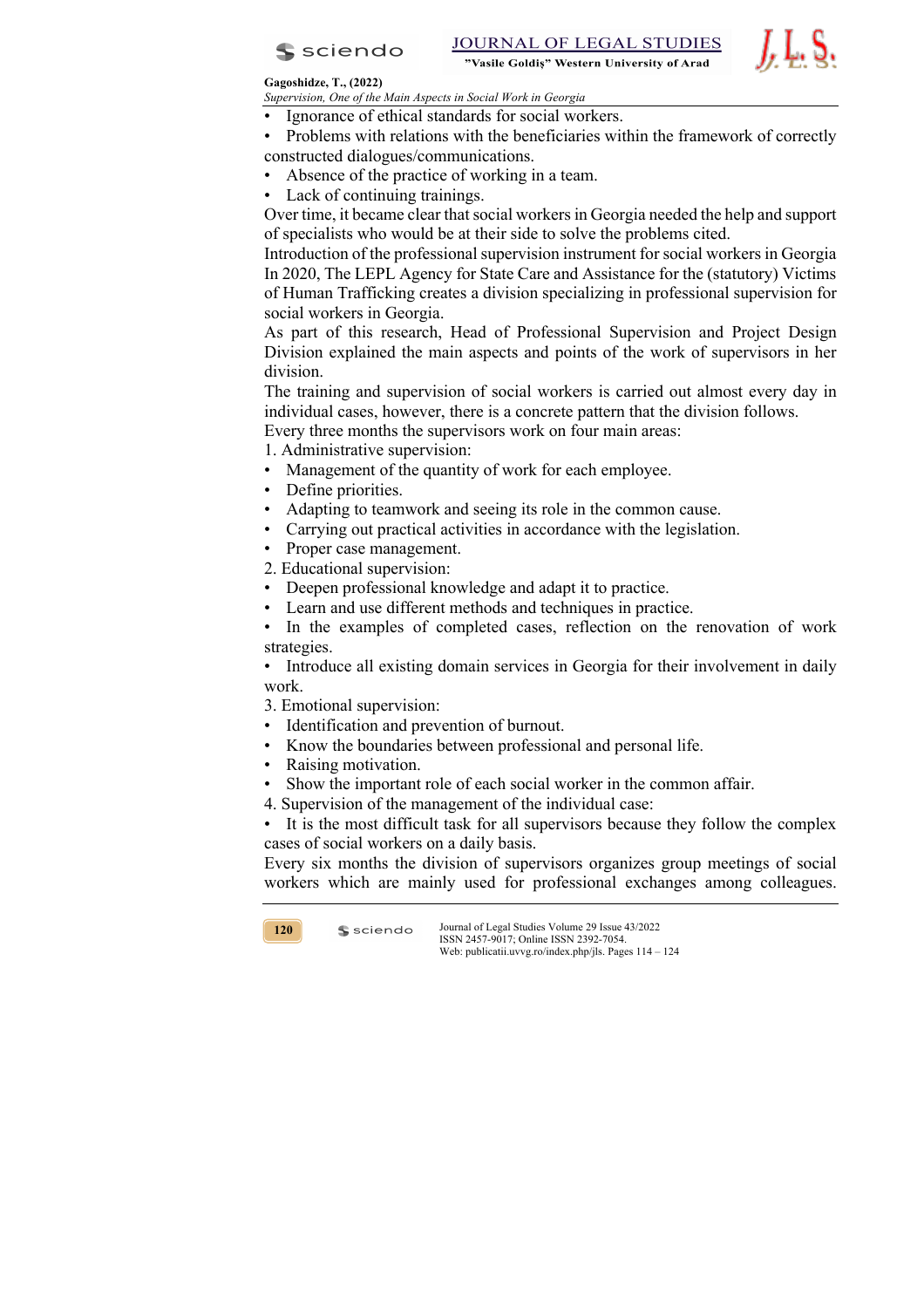

**JOURNAL OF LEGAL STUDIES** "Vasile Goldis" Western University of Arad



### **Gagoshidze, T., (2022)**

*Supervision, One of the Main Aspects in Social Work in Georgia*

During these meetings, the role of the supervisors is to give advice based on empirical and relevant examples.

| Table 3. The statistics of the evaluation of social workers in Georgia |  |  |  |  |  |
|------------------------------------------------------------------------|--|--|--|--|--|
|------------------------------------------------------------------------|--|--|--|--|--|

| <b>Very Good</b> | Good | <b>Bad</b> |
|------------------|------|------------|
| 180              | 60   | 20<br>20   |

*Source: Professional Supervision and Project Design Division of the Georgian Agency*



**Figure 1***.* The success and number of social workers involvement in Georgia *Source: Professional Supervision and Project Design Division of the Georgian Agency*

Currently, supervisors are working with 278 social workers whose recent assessments are followed; however, progress is clearly visible from previous years: According to professional supervisors, "One of the most important elements of good supervision is the correctly constructed discourse with social workers" which means that the supervisor must think well and prepare his/her discourse to carry out the supervision, he/she must use the sentences clear and explanatory while speaking, using appropriate vocabulary to social work.

Another rather important task of the Georgian supervisor and to teach and explain to the social worker how he/she should organize effective communication with the beneficiary. It is notable that any beneficiary is a vulnerable person whose emotional state cannot always be predicted, therefore, the specialist must correctly define his/her emotion when he/she is meeting the beneficiary, it is important to use the correct vocabulary according to the environment.

It is important for the social worker to explain to the beneficiary all the planned steps in detail, to express empathy and caring words in communication with him/her so that the beneficiary understands that he/she is valuable to everyone as a person.

**S** sciendo

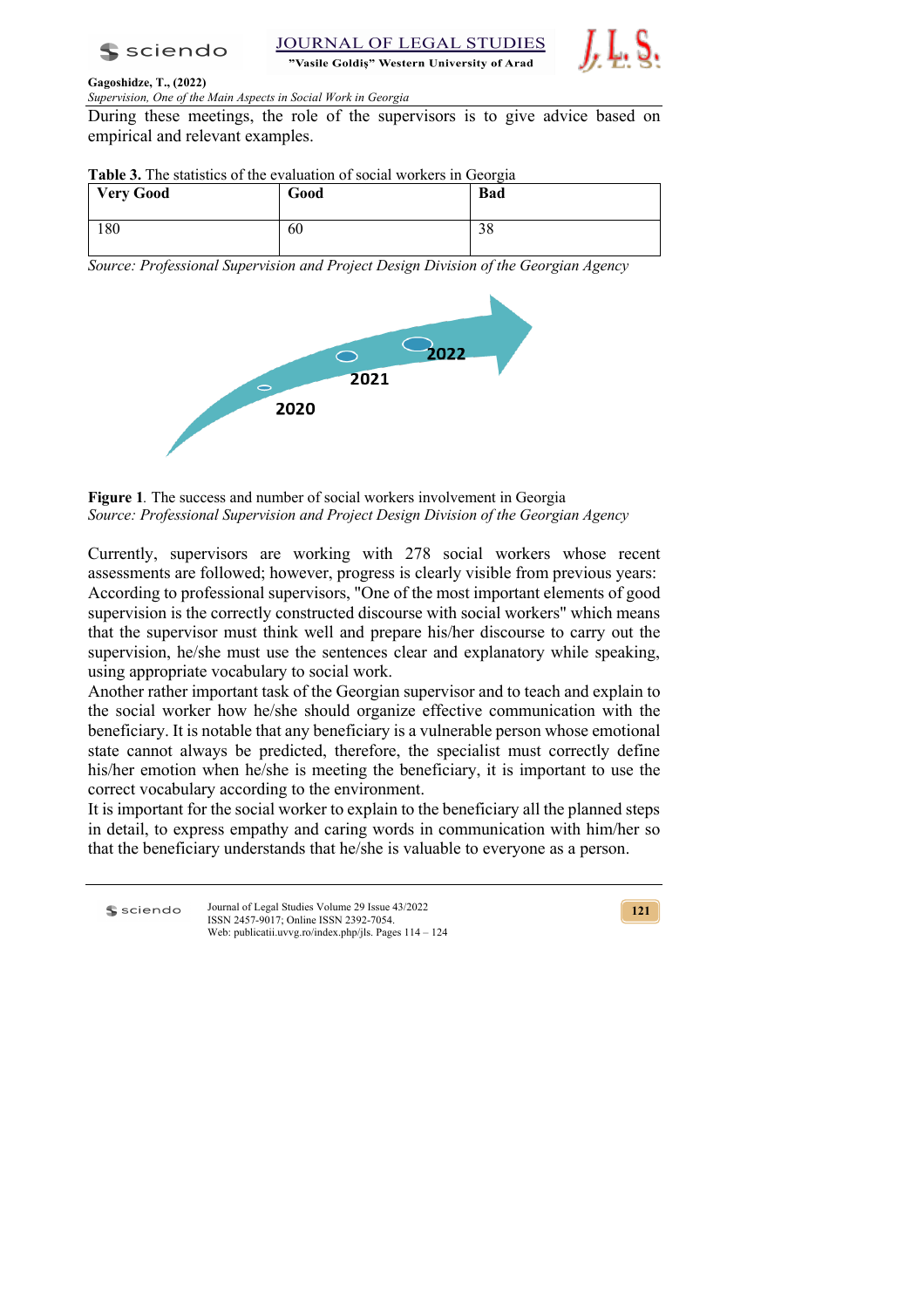

JOURNAL OF LEGAL STUDIES "Vasile Goldis" Western University of Arad



#### **Gagoshidze, T., (2022)**

*Supervision, One of the Main Aspects in Social Work in Georgia*

"The work of the supervisor" is not simple, on the contrary, it is quite complex since all the nuances or aspects must be maximally foreseen".

# **3. Research Methodology**

This study was conducted using two methods: studies of authentic documents, meetings and interviews with focus groups. These two methods gave the opportunity to better connect the legislation and the situation that is currently given in Georgia. The focus group interview consisted of social workers and supervisors and their comments were characterized by specific objectives. The authentic and empirical material, as well as the interviews with the professionals of the case, allowed us, not only to deepen, to study of this or that difficult question, but also to create a clear representation of the widespread opinion on questions about social work in Georgia. 4 supervisors of social workers from Georgia, Head of the Professional Supervision, Project Design Division and 24 social workers were interviewed as a part of the study. Such extensive research has allowed us to see in detail the successes and problems that exist in this particular sector of the country.

## **4. Research Results**

Respondents share the common practice in the developed world for establishing a good social work system in Georgia. From the numbers and results, it is becoming clear that Georgian social work continues the practices, methods, or techniques of the Western countries. The number of social workers who serve the service offered by the group of supervisors is increasing day by day, as well as the professional supervision of the employees of the sector is recognized as among its auditors, however also, at the level of the whole system.

### **5. Conclusions**

In conclusion, we can say that after analyzing the data, it turned out that the mechanism of professional supervision of social workers in Georgia has become a fairly effective tool, In terms of providing quality services to the beneficiaries by the social workers, which also had a positive impact on their emotional state, is also improve their professionalism.

It should be noted that the Resolution on the "Approval of Standards of Social Work Ethics" was approved on October 6, 2021, which also underlines the need to develop the field of social work in the country. Research participants are quite actively involved in the process to learn new techniques of social work, Motivation to learn Proper fieldwork techniques was expressed by all interviewees. It is also very important to note that any social worker understands that only theoretical knowledge is not sufficient to make life easier for the beneficiary, it is also necessary to know



 $s$  sciendo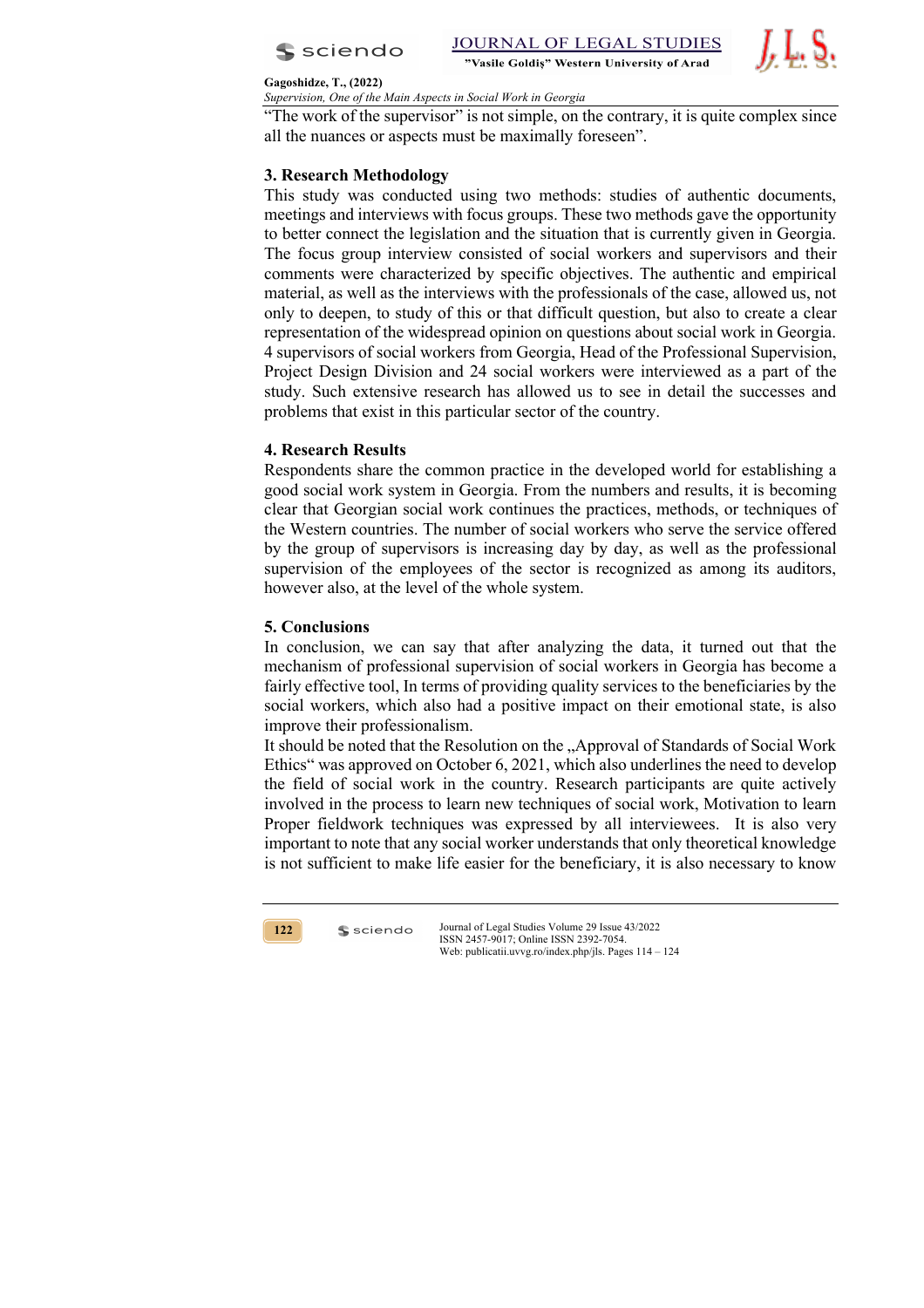

"Vasile Goldis" Western University of Arad



**Gagoshidze, T., (2022)**

*Supervision, One of the Main Aspects in Social Work in Georgia*

that human aspects such as effective communication skills, pain sharing, adapting to the environment, are essential skills for all social workers.

# **Acknowledgments**

The author thanks the anonymous reviewers and editors for their valuable contributions to the research. As well as special thanks to Mrs. Elene Martashvili, Head of the Agency's Professional Supervision and Project Design Division.

# **Funding**

This research did not receive any specific grants from any of the funding agencies, as well as from the public, commercial or non-profit sectors.

# **Author Contributions**

The entire article was written by Tamar Gagoshidze

# **Disclosure Statement**

The author has no financial, professional, or personal interests from any of the parties involved in the study.

## **References**

1. Austin, M. J., (2018). "Social Work Management Practice, 1917–2017: A History to Inform the Future". Social Service Review, pp. 548–616.

- 2. Cartier, A., (2013). Pratique de supervision en travail social pratique voyageuse. Paris.
- 3. Cheminée L., (1999). Historique de l'évolution du Case-Work en France, pp. 7-18.

4. Collantier, F., (1999). L'UCSS et le Case-Work: une méthode et une doctrine tant de service social que de convention chrétienne. Vie Sociale, 1, pp. 75-86.

5. Dany, H., (2000). Supervision: guidance des pratiques sociales. La Revue française de service social, n° 198, septembre, pp. 42-48.

6. Ginger, A., Ginger, S., (2012). A Practical Guide for the Humanistic Psychotherapist. London: Karnac Books.

7. Jovelin, E., (2008), Histoire du travail social en Europe, Paris, Vuibert.

8. Kadushin, A., Harkness, D., (2014). Supervision in Social Work. Columbia University Press.

9. Mizrahi, T., Larry E. D., (2008). Encyclopedia of Social Work (20th ed.). Washington, DC; Oxford, UK; New York, NY: NASW Press and Oxford University Press.

10. Mucchielli, R., (1979). La méthode des cas. Connaissance du problème, applications pratiques. Paris: Éditions sociales françaises.

11. Pecora, P.J., Cherin, D., Bruce, E., de Jesus Arguello, T., (2010). Strategic Supervision: A Brief Guide for Managing Social Service Organizations. SAGE Publications.

12. Pohek, M., (1970). Teaching and Learning in Social Work Education. New York: Council on Social Work Education.

Journal of Legal Studies Volume 29 Issue 43/2022 **S** sciendo ISSN 2457-9017; Online ISSN 2392-7054. Web: publicatii.uvvg.ro/index.php/jls. Pages 114 – 124

**123**